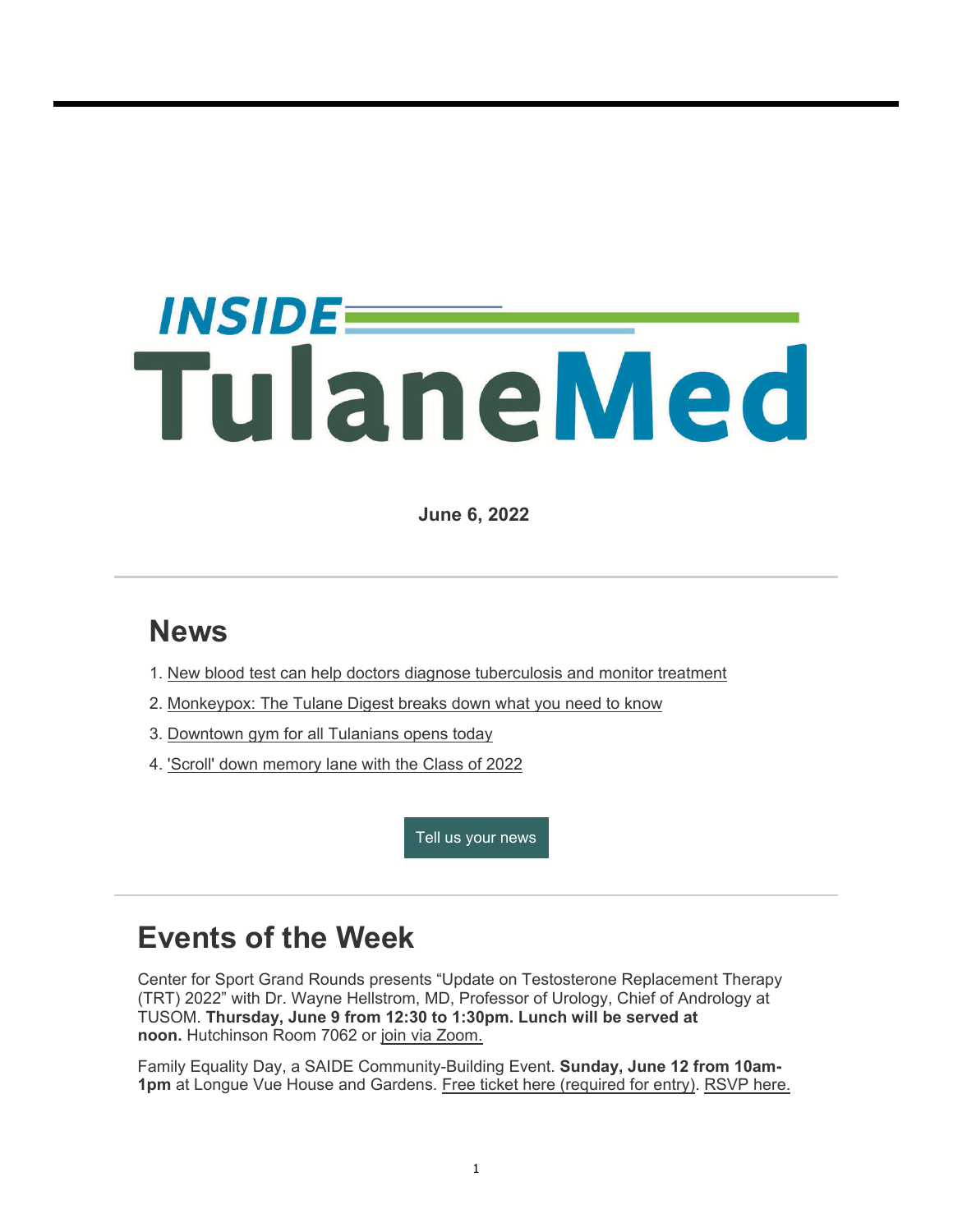### **Hu develops new blood test for TB**

Researchers at Tulane University School of Medicine have developed a new highly sensitive blood test for tuberculosis (TB) that screens for DNA fragments of the Mycobacterium tuberculosis bacteria that causes the deadly disease. Tony Hu, PhD, is lead author of the study.

"This assay may be a game-changer for TB diagnoses that not only provides accurate diagnosis results but also has the potential to predict disease



progression and monitor treatment," Hu said. "This will help doctors rapidly intervene in treatment and reduce the risk of death, especially for children living with HIV." Read more about the research here.

## **Jobs at Tulane SoM**

Have a friend looking for a great job? Thinking about opportunities for career advancement? The School of Medicine has many openings in many areas administrative, financial, research, patient care and more. Here are a few of the positions available this week:

Senior Program Coordinator - SOM Office of Student Affairs

Animal Care Technician, Veterinary Medicine - TNPRC

Senior Department Administrator - Orthopaedics

To see more, go to Jobs at Tulane.

#### RESPECT ETHICAL INTEGRITY COMMUNICATION **ACCOUNTABILITY DRIVE FOR EXCELLENCE**